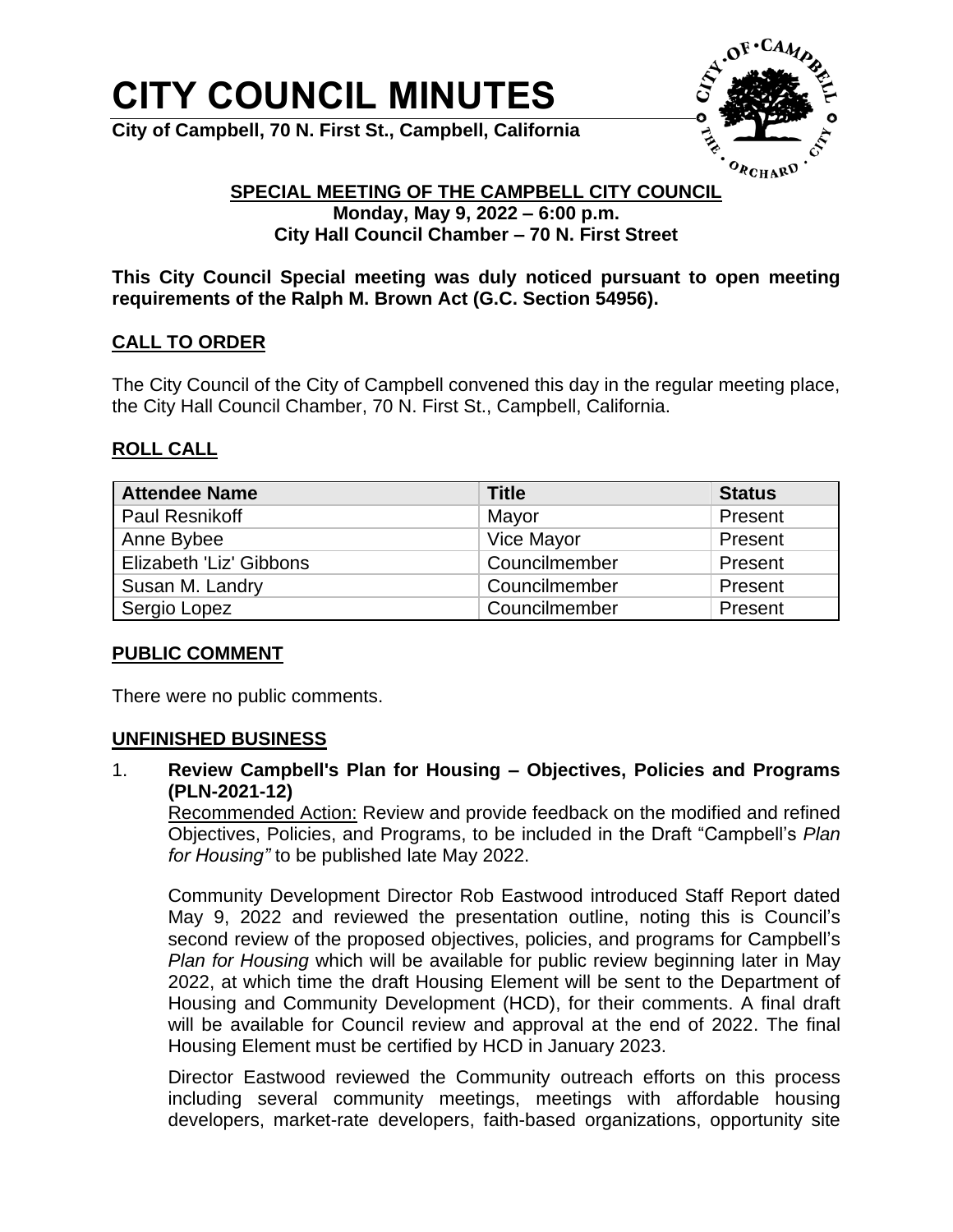property owners, and service providers, as well as the Campbell Chamber of Commerce, the Rotary Club, and Veteran's groups.

Brittany Bendix, M-Group Representative, reviewed Council's feedback from the April 20, 2022 Council meeting on this topic, noting that Objective #'s 1F (accessory dwelling unit [ADU] ordinance updates), 2A (rent control ordinance), and 5C (ADU incentives for special needs populations), were removed from the list of policies and programs. Objective # 1K (strategically interfacing with the legislature) was added. Objective #'s 1G (pre-approved ADU plans), 1J (missing middle ordinance), 2B (preservation of mobile home parks), 3B (permit streamlining), 3C (impact fee adjustments), 4A (siting development), 4B (resilient design), and 5F (multilingual information) were all elevated in their priority listing. Ms. Bendix reviewed a chart listing the housing programs discussed by Council and the associated estimate of below market rate unit production numbers.

Ms. Bendix stated that Program H-1c relating to the Affordable Housing Overlay Zone (AHOZ) is being recommended as a tool to incentivize affordable housing developers to stay under the City's 75-foot building height limit, which could include mechanisms like fee waivers, city-funded frontage improvements, and a ministerial review among other things. The Planning Commission has supported the AHOZ and recommended the HOME Church site to be included in the AHOZ.

Asher Kohn, M-Group Representative, reviewed program H-1d noting this program establishes a maximum average unit size of 1,250 square feet for projects with a density over 45 dwelling units per acre, with an intent to promote the production of smaller more affordable units.

Senior Planner, Stephen Rose noted that neither the City Council nor the Planning Commission have supported a citywide rent control ordinance, however Staff is recommending program H-2a relating to below market rate housing rent control. Staff is recommending to cap yearly increases for units in the City's below market rate program to no more than 5% plus the percent change in the Consumer Price Index or 10%, whichever is lower.

Mr. Kohn stated that Program H-3a relating to parking standards recommends updating the Municipal Code to reduce parking requirements near transit, provide incentives for reduced parking, reduce parking requirements citywide to no more than two parking spaces per unit, removing guest parking requirements, and to allow parking to be unbundled from residential units. Unbundling parking would allow parking stalls to be rented separately from the units. Staff is recommending a hybrid approach to parking, allowing a portion of parking stalls to be included with rent and the option for a renter to rent additional parking spaces on an as needed basis.

Mr. Kohn reviewed the programs associated with Affirmatively Furthering Fair Housing (AFFH) and those that support special needs populations (seniors, people with disabilities, the unhoused, large households, and female-headed households). Including senior home rehabilitation programs, physically accessible housing, renter support programs, extremely low-income units, and coordination with support providers.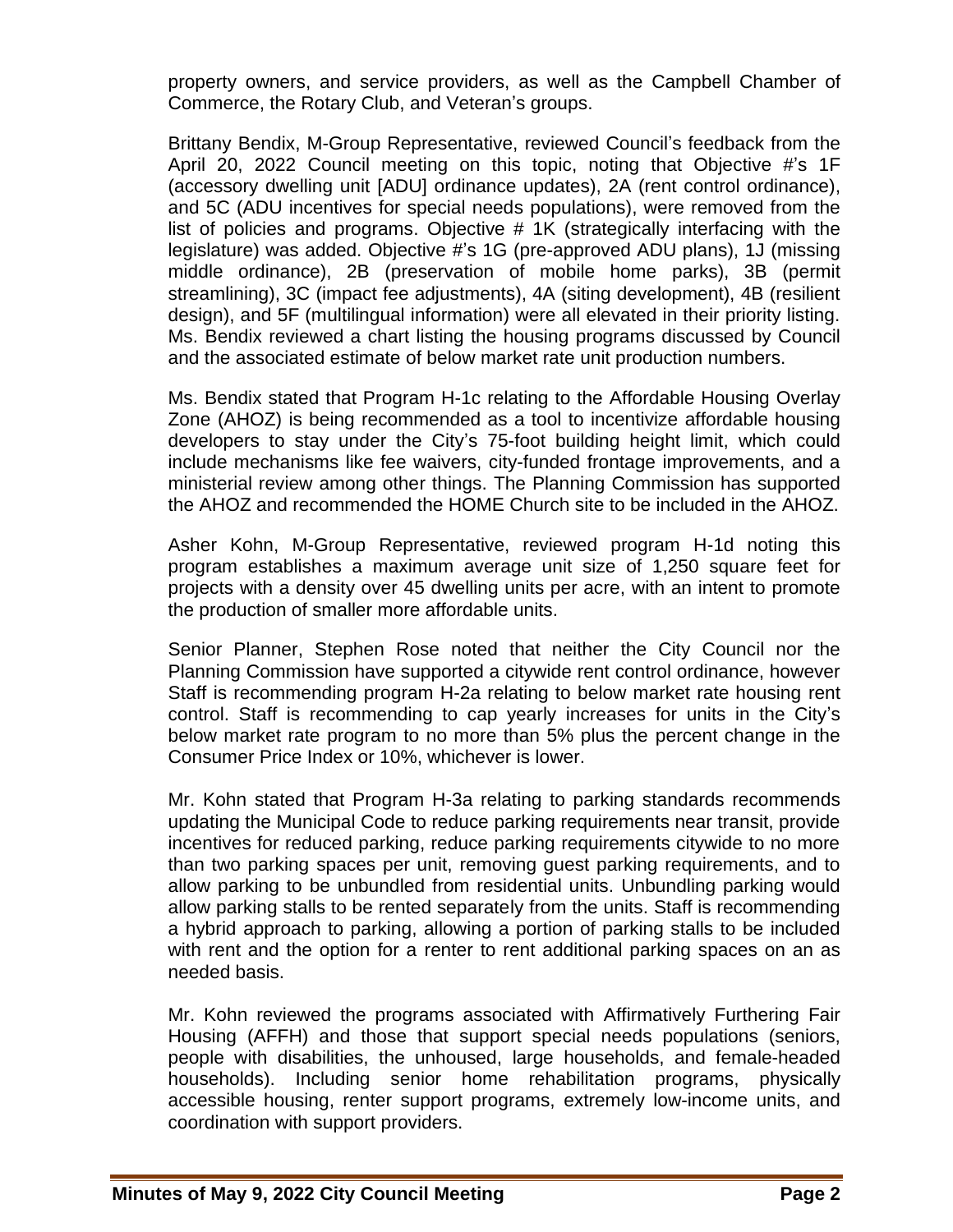In response to an inquiry, Community Development Director Eastwood stated that Staff is seeking Council direction on which of these programs should be studied further and considered in the draft Housing Element document, following this decision point, a Nexis study would need to be completed to pinpoint exactly which fees are most viable to target for waivers and what the most appropriate balance to the fiscal impact would be to increase affordable housing within the City.

Mayor Resnikoff opened the public hearing.

Sean Mendelson, Campbell resident spoke of his support for adoption of a Climate Action Plan and requested it be made a higher priority.

Sarah Chaffin, Campbell resident spoke in support of the AHOZ and requested the properties on South Bascom Avenue and Winchester Avenue be included in this zone.

Dennis Randall, spoke in support of flexibility for housing programs in the City and for making economic density a priority on busy streets and around transit to overcome the 75-foot height limitation.

Rosemary Early, Campbell resident spoke of her concerns relating to the income limits for below market rate housing, noting that the low-low income level is still not low enough for many special needs individuals.

Enrique Navarro, Santa Clara County Association of Realtors representative, spoke of his concerns that inclusionary ordinances, resilient design constraints, and renter protection laws can increase housing prices.

Mayor Resnikoff closed the public hearing.

Councilmember Lopez spoke in support of limited below market rate housing rent control measures, the AHOZ, and the AFFH programs. Councilmember Lopez noted his concerns that the programs projected affordable housing unit creation targets are too low, and that Staff should build additional buffers into these programs. Councilmember Lopez expressed concerns relating to not exploring opportunities like the Joint Powers Authority with other cities in the County quickly enough, the need for additional flexibility for parking requirements, and that the special needs group should include Veterans as well. Councilmember Lopez is not supportive of a maximum average unit size or an inclusionary ordinance.

Councilwoman Landry spoke in support of a maximum average unit size, the below market rate housing rent control measures, the AHOZ, and the unbundled approach to parking restrictions. Councilwoman Landry noted her concerns that including the City properties in the projected housing unit creation targets could pose challenging to meet if these properties are removed from the site lists due to costs associated with moving the existing uses.